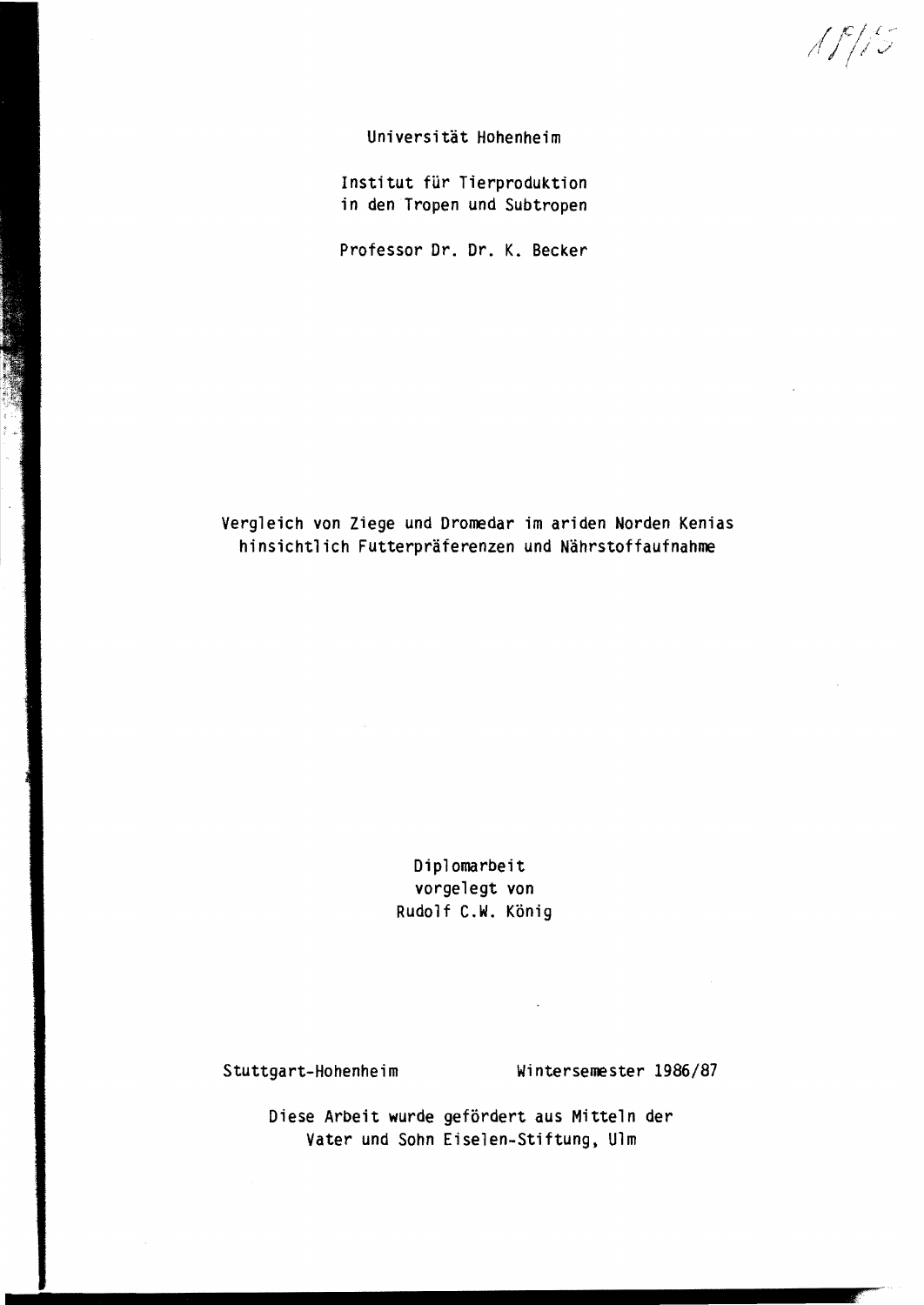## 7. ZUSAMMENFASSUNG

Ziege und Dromedar spielen für die Subsistenzwirtschaft der Pastoralis ten in Kenias Norden eine große Rolle, und es werden Wege gesucht, ob und wie diese Tiere zur besseren Existenzsicherung eingesetzt werden können. In diesem Kontext ist das Ziel der Untersuchung zu sehen, weitere Kennt nisse über die Freßgewohnheiten dieser Tierarten in einer von Desertifi zierung bedrohten Umwelt zu erhalten.

Sämtliche Untersuchungen wurden während der Trockenzeit zwischen Ende November 1985 und Ende Februar 1986 auf einem 40 ha großen Weidegebiet im ariden Norden Kenias durchgeführt. Es liegt bei 2,5° Nord und 37,1° Ost, auf einer HÖhe von 500 m über dem Meeresspiegel und erhält im lang jährigen Mittel 200 - 400 mm Niederschlag pro Jahr. Die offene Dornbuschsavanne, die stark von Akazienbäumen durchsetzt ist, liegt im Grundwassereinflußbereich eines Trockenflusses.

Zur Ermittlung der Präferenzen von Ziege und Dromedar bezüglich der Weidepflanzen wurden freilaufende, oesophageal fistulierte Tiere jeweils zweimal 20 Minuten pro Tag beobachtet und dabei erfaßt, wie viele Sekun den an jeder Pflanzenspezies gefressen wurde ("stopwatch"-Methode). Über die dreimonatige Trockenzeit wurden 40 Beobachtungstage verteilt.

Die den Tieren auf der Weide zugängliche Biomasse wurde über die Dek kungsgrade der Spezies geschätzt und in % der gesamten kartierten Fläche ausgedrückt.

Unter Anwendung von Kulcyznskis Ahnlichkeits- oder Konkurrenzindex wurde ermittelt, inwiefern sich die beiden Spektren verzehrter Futterstoffe beider Tierarten überlappen.

Von den Pflanzenmaterialien, die sich während der 20 Beobachtungsminuten über die Oesophagusfistel in einem perforierten Leinwandsack angesammelt hatten, wurden die Trockensubstanz- und die Nährstoffgehalte bestimmt. Die In-situ Verdaulichkeit wurde mit Hilfe der Nylonbeuteltechnik nach 48-stündiger Inkubation in einer pansenfistulierten Ziege beziehungs weise einem Kamel ermittelt.

Insgesamt wurden 45 Pflanzenspezies, Pflanzenteile oder Pflanzengruppen identifiziert. Davon waren drei für beide Tierarten von größter Schmack haftigkeit. Den höchsten Präferenzindex erhielt Acacia tortilis (PIZ: +9,4; PIK: +9,2) gefolgt von Cyclocheilon erianthemum (PIZ: +4,7; PIK: +7,3) und Maerua crassifolia (PIZ: +3,4; PIK: +7,3) .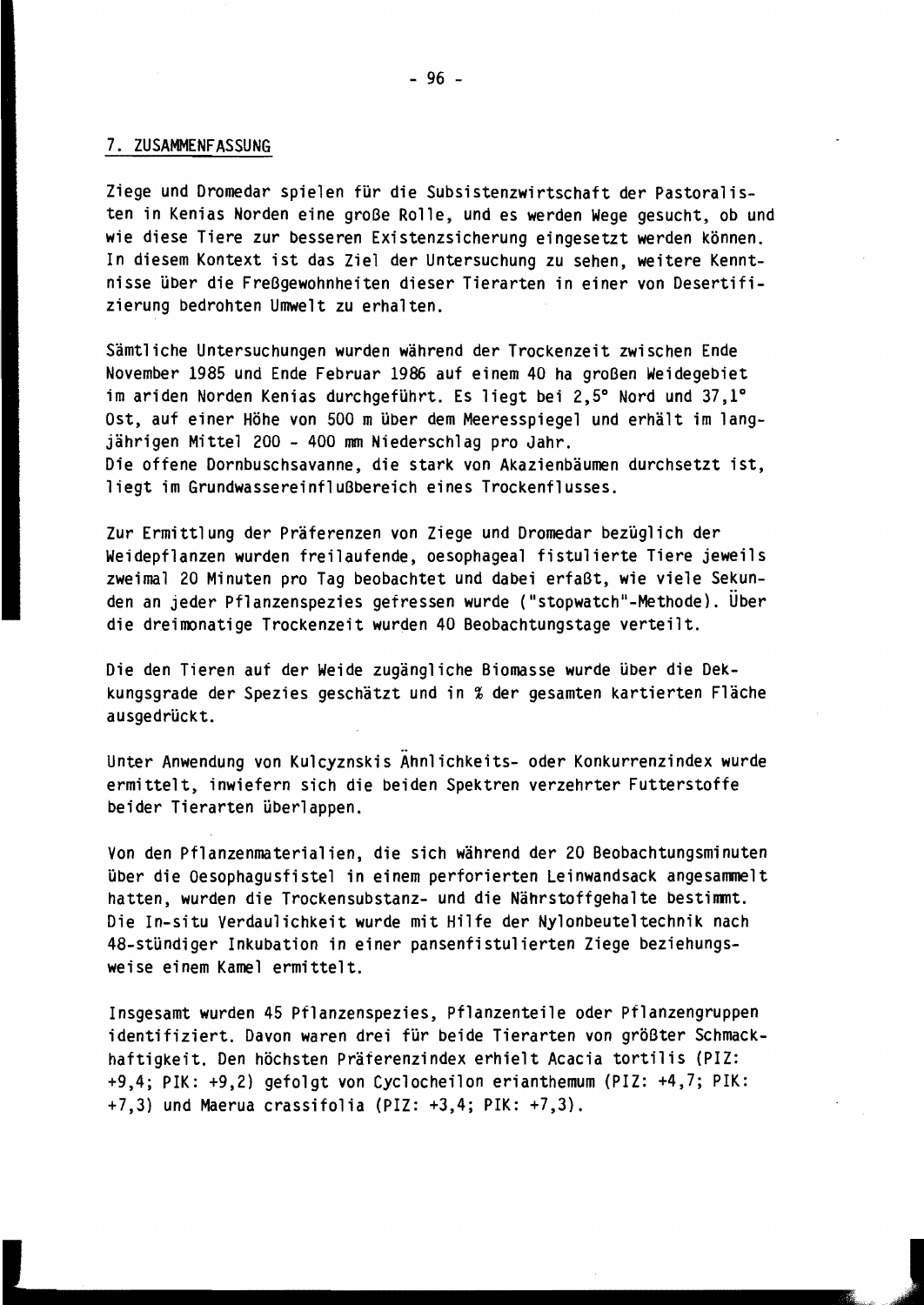Die weitere Rangfolge zeigt für die Ziege folgende Werte: Grewia tenax (PIZ: +4,5), Cordia sinensis (PIZ: +4,0) und annuelle Gräser (PIZ: +4,0). Am wenigsten werden verschiedene Cadabaspezies (PIZ: ca. -7,0) bevorzugt. In der Rangfolge des Kamels rangiert Salvadora persica (PIK: +7,0) und Cadaba glandulosa (PIK: +3,5) vor Maerua oblongifolia (PIK: +3,1).

Der Konkurrenzindex liegt bei 68 %.

Die Ziege nahm durchschnittlich 0,91 kg Trockensubstanz pro Tag auf, was 1,9 % ihres Körpergewichts entspricht. Das Kamel nahm 4,64 kg TS pro Tag oder 1 % seines Lebendgewichts auf.

Die durchschnittliche Verdaulichkeit der Diät der Ziegen liegt bei 26,6 %, sie ist morgens höher als abends (P<.01) und steigt im Verlauf der Trokkenzeit leicht an (P<.10). Die durchschnittliche Diätverdaulichkeit beim Dromedar liegt bei 45,8 %. Es bestehen keine circadianen Unterschiede, doch steigt die Verdaulichkeit im Verlauf der Trockenzeit vorübergehend sehr stark an  $(P<.001)$ .

Der durchschnittliche Rohproteinanteil der Ziegendiät liegt bei 13,4 %. Der Hemicelluloseanteil macht 21,3, der Celluloseanteil 26,7 % und der Ligningehalt 8,6 %aus. Im Durchschnitt liegt der XP-Anteil in der Diät des Kamels bei 11,9 %. Die Hemicellulose beträgt 22,3 %, die Cellulose 23,9 %. Der Ligninanteil macht 11,4 % der Gesamtdiät aus.

Aus den Ergebnissen kann gefolgert werden, daß die Ziege ihre Selek tionsstrategie sowohl auf tageszeitliche als auch auf jahreszeitliche Unterschiede ausrichtet. Sie bevorzugt dabei Bäume und Büsche vor Gräsern, wobei speziell proteinreiche, hochverdauliche Pflanzenteile ausgewählt werden.

Das Kamel zeigt noch stärkere Präferenzen für Bäume und Büsche; Gräser werden in grünem Zustand niCht aufgenommen. Seine Selektionsstrategie richtet sich mehr auf hochverdauliche, wasserreiche Pflanzenteile. Wenn diese nicht zur Verfügung stehen, scheint die Qualität der Futterstoffe durch mehr Quantität ausgeglichen zu werden.

Trotz vorhandener Konkurrenz um Nährstoffressourcen kann die gemeinsame Haltung von Dromedar und Ziege empfohlen werden. Möglicherweise sollte das Verhältnis der Herdenanteile zugunsten des Kamels verändert werden.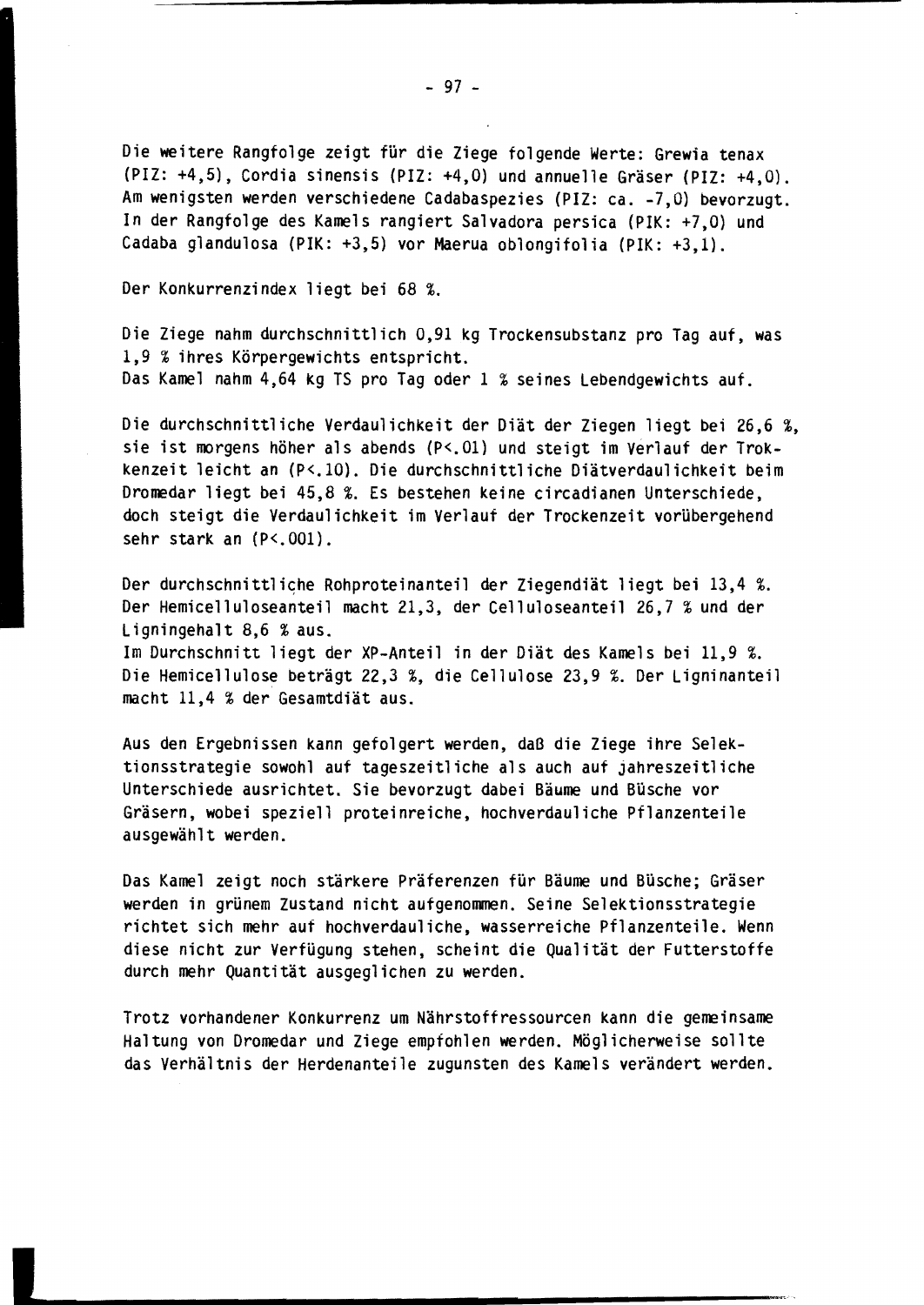## SUMMARY

Both goat and dromedary are important factors for the subsistence of pastoralists in northern Kenya and remidies are to be sought as to how these animals can contribute better to maintaining subsistencelevel or even improve it.

The objective of the study is to be understood in this context. The aim was to obtain more details about the feeding-practices of these animalspecies in an environment threatened by desertification.

All investigations were carried out in the dry season from end of November 1985 to end of February 1986 on a 40 ha wide range in the arid north of Kenya. It is situated at 2.5° north and 37.1° east, at an altitude of 500 mabove sealevel and has an average annual rainfall of  $200 - 400$  mm.

The open thornbush savannah, strongly interspersed with Acacia-trees, is influenced by the groundwater of a seasonal river.

The preferences of goat and dromedary for certain plantspecies was determined on free-roaming, oesophageally fistulated animals. Each was observed twice a day for a period of twenty minutes, recording how many seconds the animal fed on each plantspecies ("stopwatch"-method) on. 40 observation days scattered over the three roonthly dry season.

The available biomass in the range was estimated by groundcover of each plantspecies expressed in %of the total sampled area.

Using KUlcyznski's similarity-index, it was tested how far the diets of both animals overlap.

Dry matter and nutrient content were determined on the extrusa of the oesophagus-fistula collected in a canvas-bag with perforated bottom during the 20 minute observation-period.

In-situ digestibility was determined using the nylon-bagtechnique after 48-hours of incubation in a rumen-fistulated goat or camel.

A total of 45 plantspecies, plantparts or plantgroups were identified. Three of these were of greatest palatability for both animals. The highest preference-index (PI) was reached by Acacia tortilis (PIG: +9.4; PIC: +9.2), followed by Cyclocheilon erianthemum (PIG: +4.7; PIC: +7.3) and Maerua crassifolia (PIG: +3.4; PIC: +7.3).